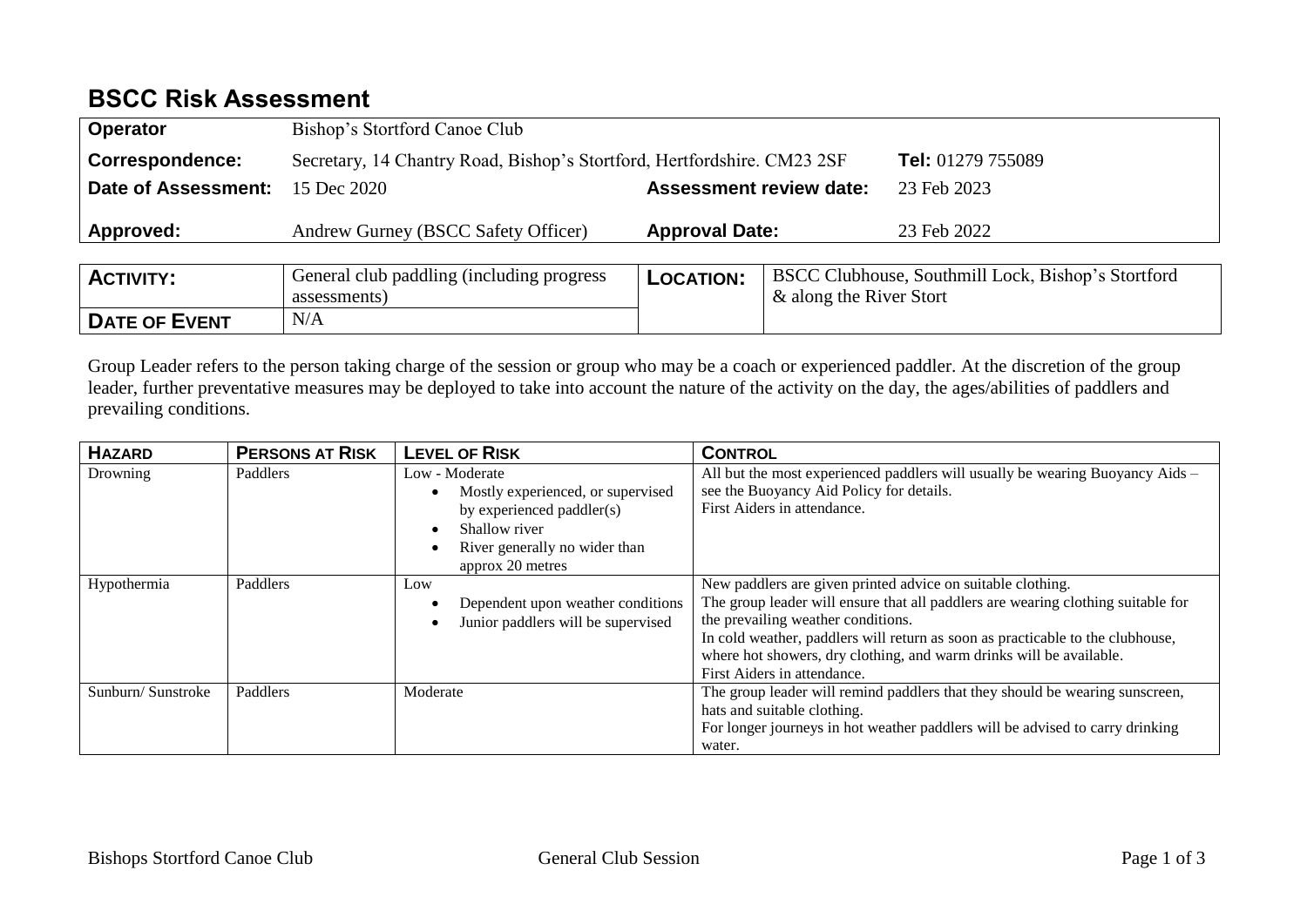| <b>HAZARD</b>                                        | <b>PERSONS AT RISK</b>            | <b>LEVEL OF RISK</b>                                                                                                                                             | <b>CONTROL</b>                                                                                                                                                                                                                                                                                                                                                                                                                                                                                                                |
|------------------------------------------------------|-----------------------------------|------------------------------------------------------------------------------------------------------------------------------------------------------------------|-------------------------------------------------------------------------------------------------------------------------------------------------------------------------------------------------------------------------------------------------------------------------------------------------------------------------------------------------------------------------------------------------------------------------------------------------------------------------------------------------------------------------------|
| Collision with other<br>river users                  | Paddlers<br>Other river users     | Low<br>Mostly experienced or supervised<br>$\bullet$<br>by experienced paddler(s)                                                                                | All paddlers will be alerted by the group leader to the potential hazards presented<br>by powered craft.<br>Where possible oncoming skippers will be alerted to the presence of canoeists by<br>the group leader.<br>Where necessary the group leader will ask paddlers to move to the side of the<br>river and hold station until the craft has passed.                                                                                                                                                                      |
| Collision with other<br>paddlers                     | Paddlers                          | Low<br>Mostly experienced or supervised<br>$\bullet$<br>by experienced paddler(s)                                                                                | Paddlers will be advised by the group leader to maintain adequate distance<br>between each other's boats to prevent collision.<br>Dynamic risk assessment by all to avoid situation.                                                                                                                                                                                                                                                                                                                                          |
| Collision with<br>natural hazards or<br>river debris | Paddlers                          | Low<br>Mostly experienced or supervised<br>$\bullet$<br>by experienced paddler(s)<br>Low levels of rubbish present in the<br>river                               | Group leaders will make forward observation of the river to ensure no trees or<br>other hazards are causing an obstruction. Where practicable any obstructions will<br>be removed.<br>If it is not possible to remove any obstruction paddlers will be warned by the<br>group leader of the position of the hazard.<br>Paddlers will be advised to wear foot protection.                                                                                                                                                      |
| Swans                                                | Paddlers                          | Low - Moderate<br>Aggressive behaviour is generally<br>$\bullet$<br>seasonal                                                                                     | Paddlers will be advised of any known swans resident or nesting in the vicinity of<br>the day's trip, how to recognise aggressive behaviour and appropriate evasive<br>action to be taken. A dynamic risk assessment will be made by group leaders<br>based upon the circumstances encountered.                                                                                                                                                                                                                               |
| Trip hazards on<br>towpath                           | Paddlers<br>Spectators<br>Walkers | Moderate<br>There is sufficient BSCC land<br>$\bullet$<br>adjacent to the clubhouse for<br>canoeists' equipment to be placed<br>without impinging on the towpath | All paddlers and spectators will be reminded that the towpath is a right of way<br>and must be kept clear at all times.<br>Periodic checks will be made to ensure that no boats, paddles or other equipment<br>are causing an obstruction.                                                                                                                                                                                                                                                                                    |
| Anglers                                              | Paddlers                          | Low<br>Closed season on Stort 15 March-<br>15 June                                                                                                               | If any anglers are fishing, paddlers will be warned and asked to ensure that they<br>keep clear of the lines.                                                                                                                                                                                                                                                                                                                                                                                                                 |
| Disease                                              | Paddlers<br>Spectators            | Low                                                                                                                                                              | Hot showers and hand washing facilities are available in the club house.<br>First aid kit and clean dressings are kept at the club house in the event of injury.<br>The most serious disease risk is Weils disease and this is well publicised in the<br>canoeing community. All attending the club will be made aware of the need for<br>hygiene when taking part in water based activities. New members and guests are<br>given written information about the disease and posters are prominently displayed<br>at the club. |
| Lightning                                            | Paddlers                          | Low                                                                                                                                                              | In the event of lightning, the session will be brought to a close and the group<br>leader will ensure all paddlers get off the water as soon as possible.                                                                                                                                                                                                                                                                                                                                                                     |
| Injury from<br>Lifting/Carrying<br>Equipment         | Paddlers                          | Low - Moderate                                                                                                                                                   | Group leaders will ensure that all new paddlers are alerted to the risks inherent in<br>lifting and handling boats. They will also instruct new paddlers how to lift and<br>carry their boats whilst minimising the risk of injury.                                                                                                                                                                                                                                                                                           |
| Canoes and<br>equipment                              | Paddlers                          | Low                                                                                                                                                              | Equipment owned by BSCC is regularly checked to ensure it is in safe condition.<br>Any equipment not found to be safe will be taken out of service until repaired.                                                                                                                                                                                                                                                                                                                                                            |